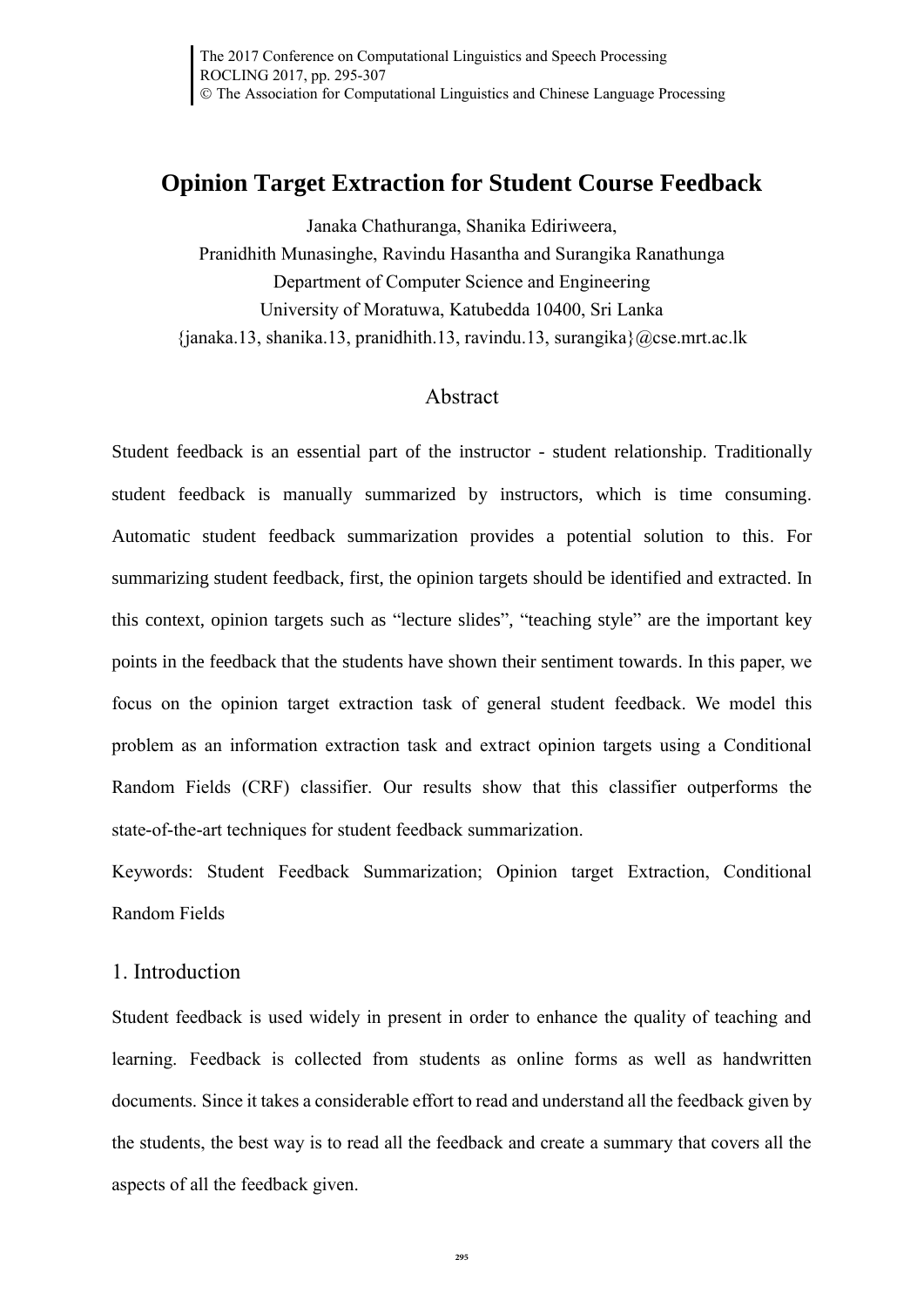Although many lecturers collect student feedback, comments written by students are not summarized. If a lecturer wants to get a summary of these comments, the lecturer has to manually read and summarize these comments. Manual summarization is not scalable; in a large class with more than few hundred students, it is going to be a tedious and rigorous task. Thus, a system to summarize all student feedback and giving an overall summary by categorizing students' sentiments towards different aspects of the lecture will be very useful for teachers, lecturers, schools, universities, and the education systems as a whole.

Research done in this area so far has focused only on using student feedback collected using reflective prompts [1]. With a reflective prompt, student feedback is collected by giving a specific question (prompt). For an example, a prompt such as "What are the most interesting topics of today's lecture?" is considered as a reflective prompt. In reflective prompts, the prompt decides the opinion of the feedback: positive or negative. Opinion for different aspects in student feedback cannot be measured in this approach.

In this paper, we focus on general student feedback. General feedback means that the feedback is collected using a general prompt (example: "Give feedback on today's lecture"), rather than a specific prompt where the prompt suggests the sentiment of the feedback.

Our system contains three parts:

- (1) Identifying and extracting all the opinion targets in the given feedback
- (2) Clustering all the targets into unique categories
- (3) Determining the sentimental polarity of the targets and getting a statistic of polarity for each target cluster.

Here in this paper, we only focus on the first part of our solution, which is identifying and extracting the opinion targets from student feedback. First, we undergo a data-preprocessing step to fix errors in the dataset. Then we annotate the targets using our own annotation schema into Beginning, Inside, Outside (BIO) tags, and then we use a Conditional Random Field

**296**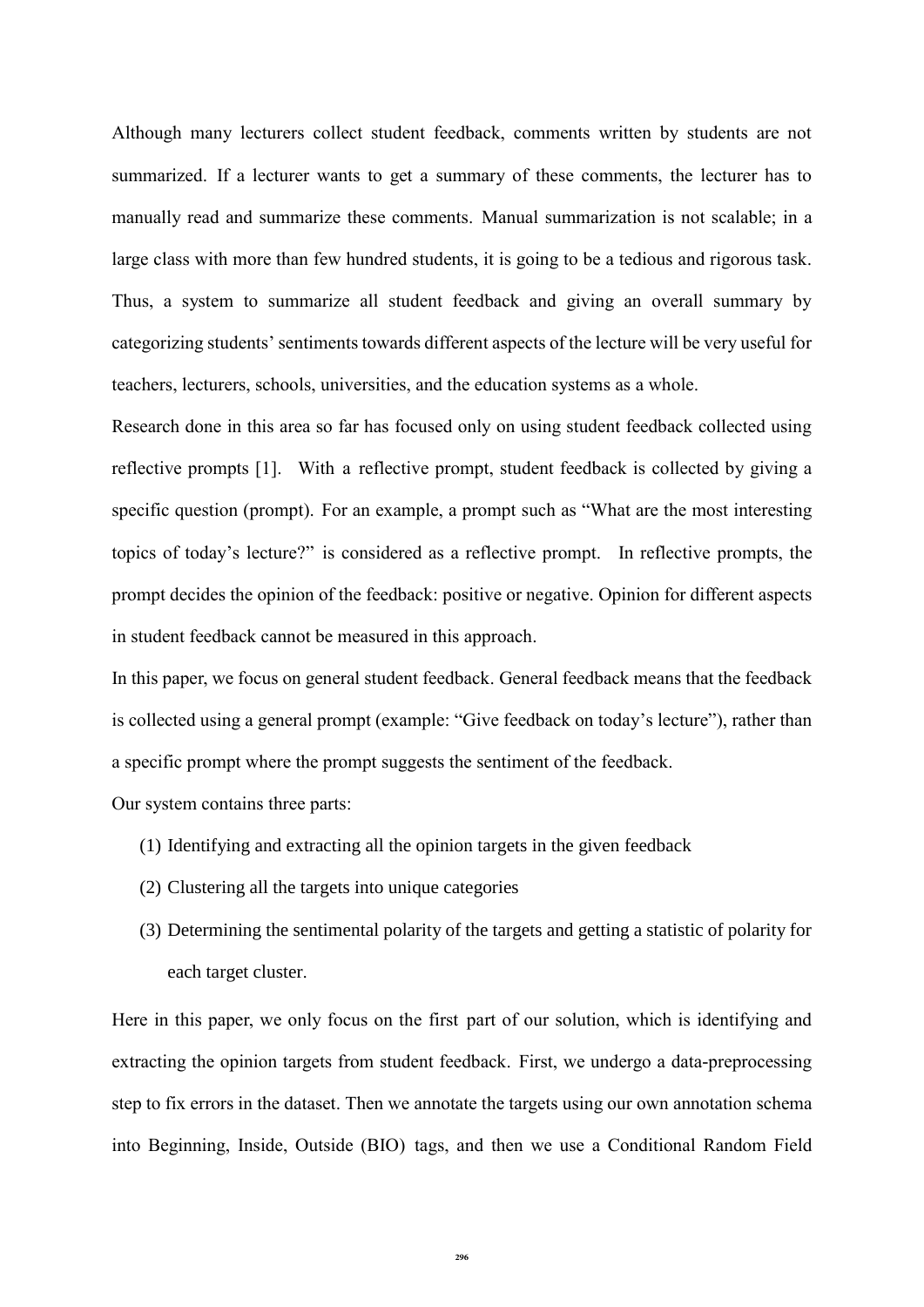(CRF) classifier as a supervised approach to extract the opinion targets.

To the best of our knowledge, there is no prior research done on general feedback summarization. Thus, we have no viable baseline, nor an annotated data set. Therefore, we have created the baseline for our system using the supervised approach used by Luo et al. [1], which was done using reflective prompts. We show that for this general feedback data set, our classifier outperforms the selected baseline system.

Even though it is suggested that deep learning techniques such as Recurrent Neural Networks(RNN)[2] perform well in extracting opinion targets, we are not able to get good results because our dataset is very small with 956 student responses in total with 4428 sentences. In order to use deep learning techniques, we need a much bigger dataset and there is no other general student feedback dataset which suits our purpose.

The rest of the paper is structured as follows; Section 2 overviews previous work and section 3 describes the data used for our experiments. Section 4 describes the details about our approach and the features used. Section 5 describes how the experiment is done and the evaluation results, followed by the conclusion in Section 6.

## 2. Related Work

There are two general approaches for automatic summarization: extraction and abstraction. Extractive methods work by selecting a subset of existing words, phrases, or sentences in the original text to form the summary. In contrast, abstractive methods build an internal semantic representation and then use natural language generation techniques to create a summary.

Research on student feedback summarization done up to the day has only used extractive methods such as Integer Linear Programming [3], Phrase-based approach, clustering, and ranking approaches [4] to summarize student feedback. These techniques use reflective prompt-based student feedback data sets. That means when acquiring feedback, the students are guided with a specific question such as, "Describe what you found most interesting in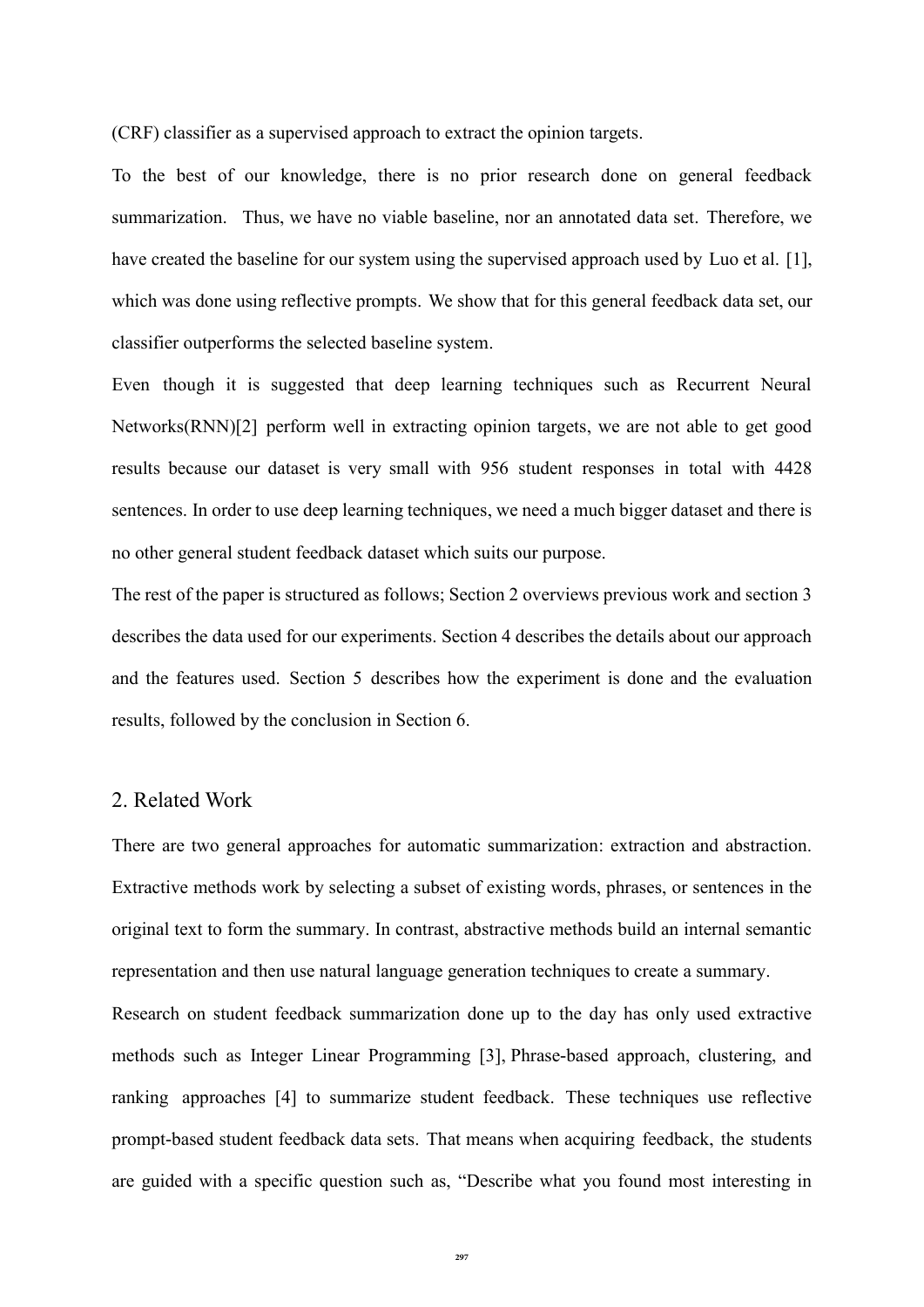today's class?" In general feedback, the student is not directed towards a specific aspect. Students are given the chance to write anything related to the lecture on their feedback. Therefore, it contains many unexpected, but useful information. Further, general feedback contains more complex content and noise compared to reflective prompt based feedback. Therefore, target extraction on general feedback is more challenging. To the best of our knowledge, there has not been any research done to summarize general student feedback.

The first step in general feedback summarization is opinion target (aspect) extraction. Opinion target (aspect) is an entity that respondents have raised their opinions about.

Aspect extraction has been studied by many researchers in the domain of sentiment analysis. There are two main approaches: supervised and unsupervised.

When supervised approach has been used for opinion target extraction [5], the sequence labeling scheme known as BIO labeling has been commonly used. However, this research is limited to extract only course names and instructor names as entities.

The system [7] that we consider as the baseline for our work also has used a BIO labeling scheme for candidate phrase extraction. A Conditional Random Fields (CRF) [6] classifier is used as the sequence labeler. Since their dataset is responses to reflective prompts, they extract noun phrases as candidate phrases.

Double Propagation method [7] is an unsupervised approach to solve opinion target extraction. The basic idea of this approach is to extract opinion words (or targets) iteratively using known and extracted (in previous iterations) opinion words and targets through the identification of syntactic relations. At the beginning, opinion word is given as a seed word. Thus, it can also be viewed as a semi-supervised method. Improvement of this method has been proposed by Luo et. al [1].

These two approaches hold the promise for the task of extracting opinion targets from student responses for small data sets.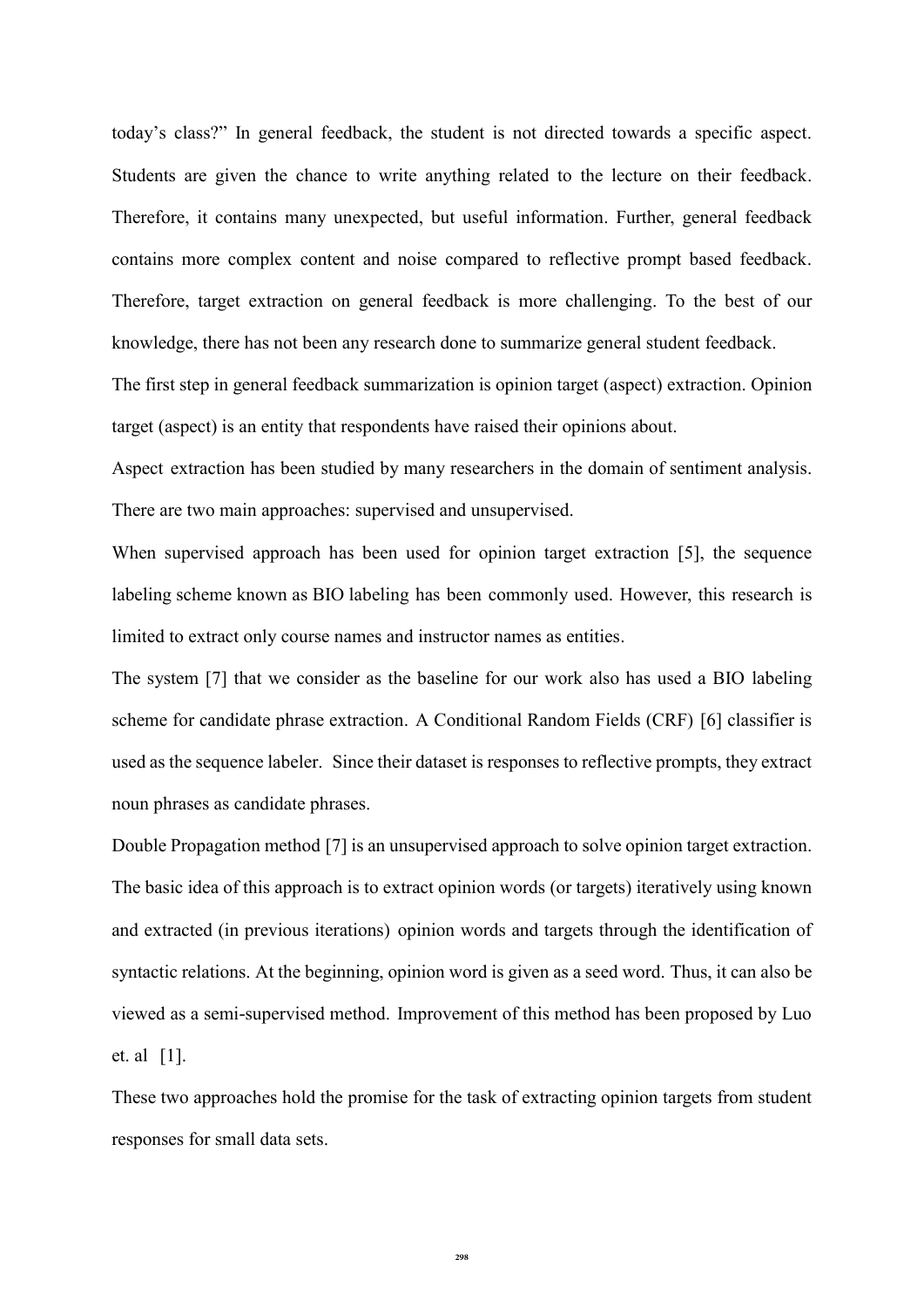3. Data

In a student feedback summarization task, the first thing is to identify the entities or aspects students have raised their opinions about. Although currently there are datasets containing student feedback collected by asking them a specific reflection prompt (question), a reasonable sized feedback set that contains feedback about almost every aspect of a course is missing. In this work, we created a new dataset in order to fulfill this purpose.

Our data consists of student responses collected from an undergraduate Computer Science and Engineering Course. General responses were collected from 27 Lectures and Workshops . They contain 956 student responses in total with 4428 sentences.

The prompts we used to collect responses were general prompts. Therefore, student had the freedom to write regarding any aspect of the lecture .In addition, there was no sentence limitation for providing feedback.

This feedback consists of many opinionated responses. Each of those responses focuses their opinion towards a target entity, which is called an opinion target. Some opinion targets have both positive and negative opinions towards them. For example, consider the following sentence.

"The lecture slides were **uploaded to Moodle every week** and I think **it would have been much better if you could upload them on Sunday**".

Here the student expresses his opinions about "lecture slides": positive opinion for uploading them every week and negative opinion for not uploading it on Sunday**.**

In our work, we used our own way of annotating student feedback.

That is mainly because of the nature of the data. Data used in previous work [1][3][4] only had opinion targets in them whereas the positive / negative expressions were in the prompt itself. The following cases were identified in responses, which contain both opinion targets and positive/ negative expressions.

In the dataset, many different types of opinion targets and opinion expressons were found.

**299**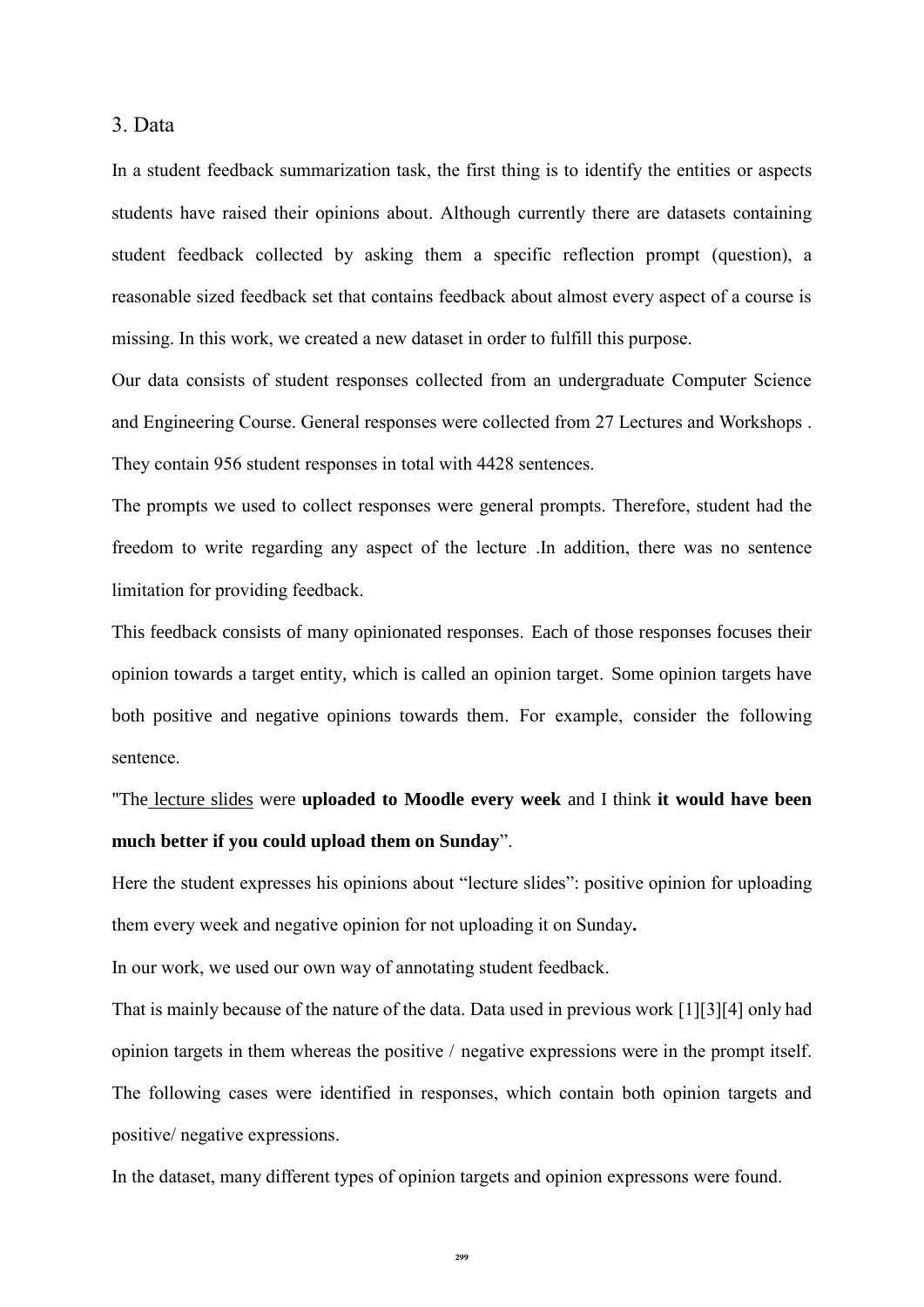#### • Multi word opinion targets

Ex: - I think time and weight for documentation of the project is **too much**.

Opinion target is "time and weight for documentation of the project".

Single target, single opinion expression.

Ex: - Lectures were **really good**.

Single target, multiple opinion expressions.

## Ex: - Overall lecture session was **great**, **well organized** and **very helpful**.

Here the target "Overall lecture session" has three positive opinion expressions towards it.

Single opinion multiple opinion targets

Ex: - Keeping interactions with students, asking questions, giving in-class activities and discussing them within the class were **greatly helpful for me** to develop my oop skills.

A positive opinion is expressed here for all the following aspects/ targets of the lecture: "Keeping interactions", "asking questions", "giving in class activities".

• Ambiguity about which opinion target to take

E.g.: - Both lecturers did a great job on delivering the subject matter.

Here, two aspects can be identified: "Both lecturers" and "delivering the subject matter". It is difficult to find on which target the opinion is focused on.

We manually annotated 20 feedback files out of 27 using this method. This annotation scheme first identifies sentences or phrases with opinions and then marks the opinion target.

Since we annotated both the target and the opinion towards the target, we had to use unique BIO tags for both target and the opinion expression. Therefore, we used B-T (Beginning-Target) for the beginning of the Target, I-T (Inside-Target) for the inside of the target, B-PO (Beginning-Positive Opinion) for the beginning of the positive opinion expression, I-PO (Inside-Positive Opinion) for the inside of the positive opinion expression, B-NO (Beginning-Negative Opinion) for the beginning of the negative opinion expression,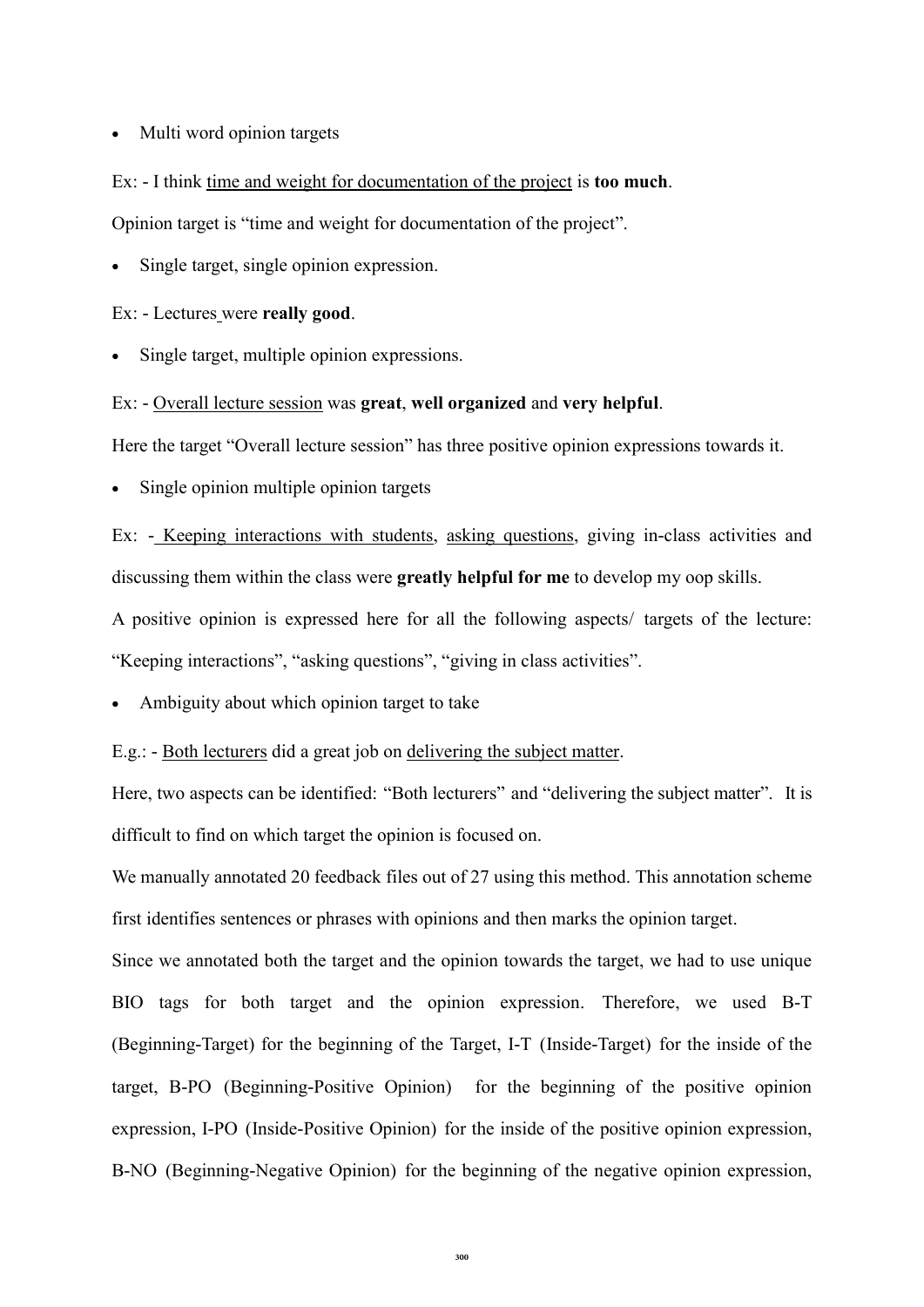I-NO (Inside-Negative Opinion) for the inside of the negative expression, and O for the outside words that are not annotated.

For example, consider the sentence "Lectures were really good". This sentence was annotated as shown below:

• Lectures/B-T were/O really/O good/B-PO

### 4. Aspect extraction

For the task of classification, we choose to use a Conditional Random Fields (CRF) classifier [6]. CRFs are a class of statistical modeling methods often applied in pattern recognition and machine learning and used for structured prediction. CRFs fall into the sequence modeling family. Whereas a discrete classifier predicts a label for a single sample without considering "neighboring" samples, a CRF can take context into account; e.g., the linear chain CRF (which is popular in natural language processing) predicts sequences of labels for sequences of input samples. This has been used for many other sequence labeling tasks such as Named Entity Recognition (NER) as well[8] [9][10].

The CRF labeler is trained using the training data set containing 956 responses.

## 4.1 Features

As the baseline features we use the features used by Luo et al. [1]. These features are based on sentence syntactic structure and word importance to signal the likelihood of a word being included in the target.

Local Features

- Word trigram within a 5-word window
- Part-of-Speech tag trigram within a 5-word window
- Chunk tag trigram within a 5-word window
- Whether the word is in the prompt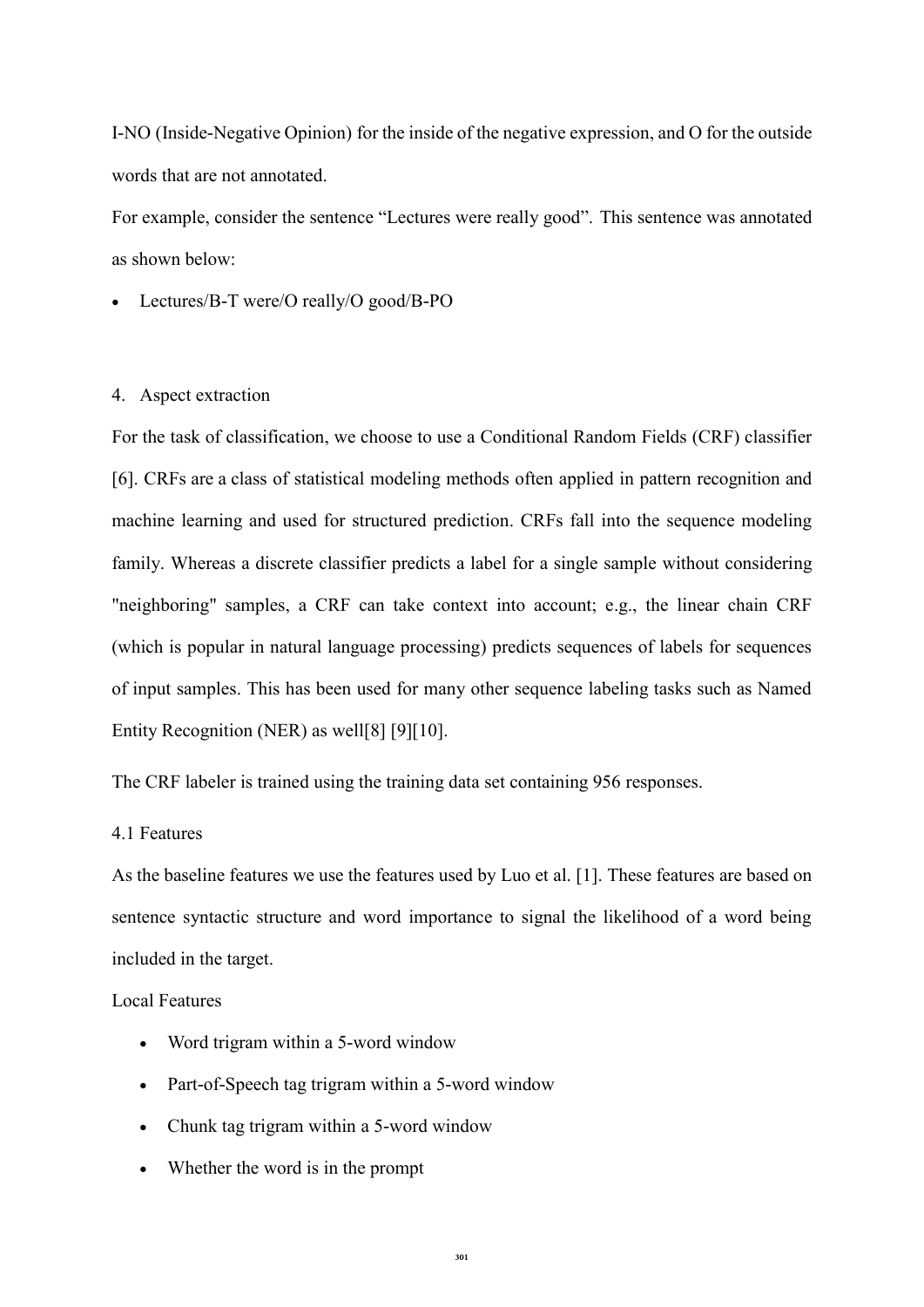• Whether the word is a stop word

#### Global Features

- Total number of word occurrences (stemmed)
- Rank of the word's term frequency

These local and global features are used for supervised target extraction. Local features are extracted from one student's response. Global features are extracted using all student responses in one lecture.

#### 4.2 New Features

We increased the accuracy of target extraction by adding following features.

## 4.2.1 Capitals, Punctuation marks and Numbers (*CPN*)

These features check whether the word is a capital letter, whether the first character is a capital letter, whether all characters are capital letters, whether the word is a punctuation mark, whether all characters are punctuation marks, whether the word contains punctuation marks, whether the word is a number, and whether all characters are numbers. These features are applied as unigram features within a 3-word window.

## 4.2.2 Word Embedding Features

Previous research [11][12][13] has shown that utilization of unlabeled data can improve the quality of the Named Entity Recognition, which also used a CRF classifier. Therefore, we tried out following word embedding features to improve the target extraction process.

### 4.2.2.1 Brown Clusters

Brown's algorithm is a hierarchical clustering algorithm that clusters words that have a higher mutual information of bigrams [14]. We created Brown clusters using the given corpus and some other un-annotated feedback data (**this set contains 3970 sentences, which were collected in 37 workshops).** The output of the algorithm is a dendrogram. A path from the root of the dendrogram represents a word and can be encoded with a bit sequence. We used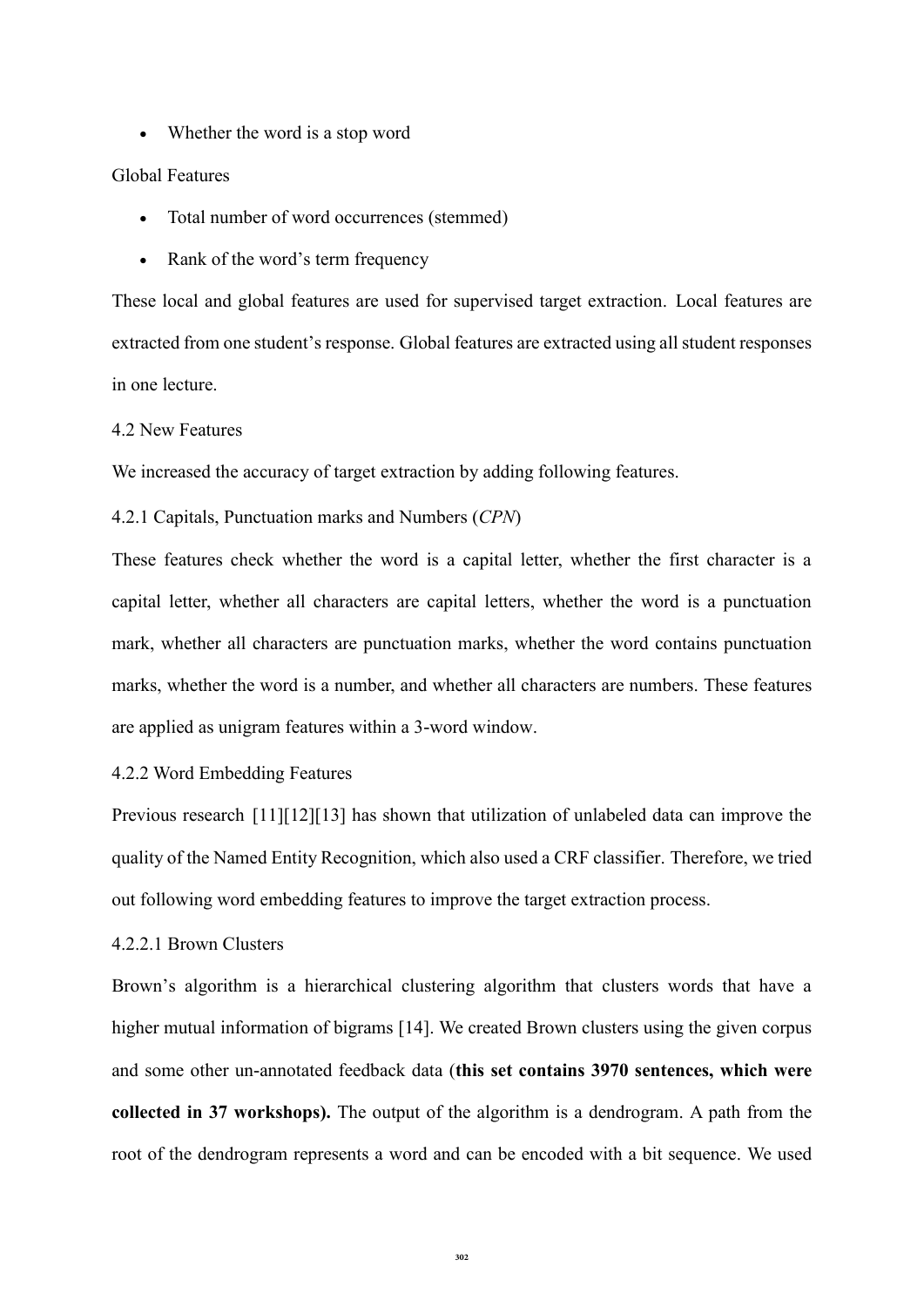the prefix of the bit sequence as a feature. We used the first 5, 7, 11 bits as three features. Those numbers were discovered by trying different numbers on the same data set. The combination of above numbers gave the best output.

### 4.2.2.2 Clark Clusters

Clark's algorithm groups words that have similar context distribution and morphological clues starting with the most frequent words [15]. We created 100 clusters using the non-annotated corpus. Clark clusters were used as unigram, bi-gram, tri-gram and 4-gram features within a 9-word window. The window size was determined by trying different window sizes. 9-word window gave best results.

## 4.2.2.3 Word to vector feature clusters

We trained a word to vector model [16] using the non-annotated data set, and used it to create 100 clusters using k-medoids algorithm. The output was used as a unigram feature within a one-word window.

#### 5. Experiment

We first corrected the spelling mistakes in the dataset using the Bing Spell Check API [17]. Then the data set was annotated according to above described annotation scheme. Annotated data was converted into BIO tags and was used to train the CRF classifier to extract targets. Here CRF is used because our dataset is small and because of that the deep learning techniques cannot be applied on our dataset. Accuracy of the CRF classifier was measured using 10- fold cross validation. Table 1 shows experiment results.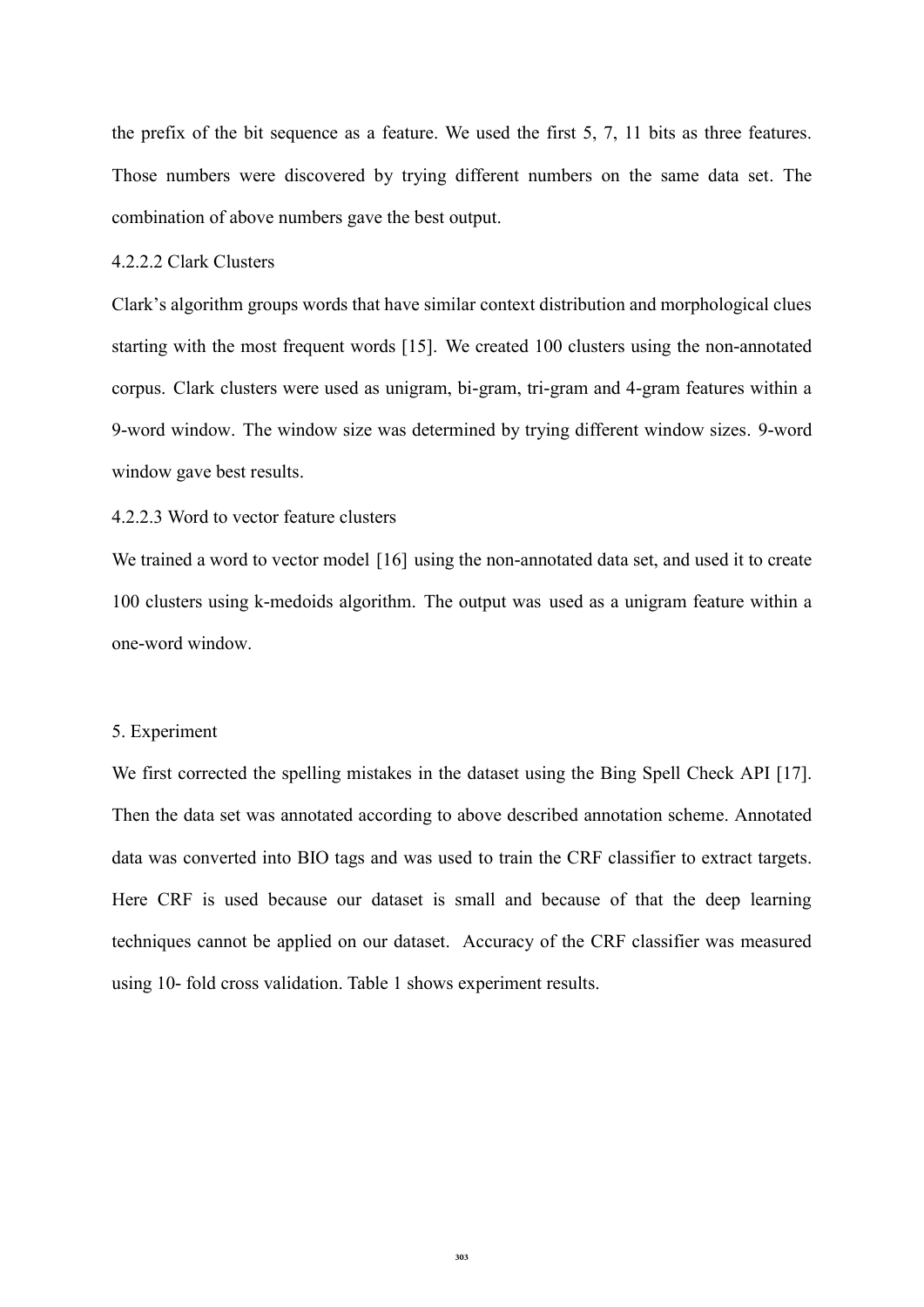| Features                        | <b>Precision</b> | Recall  | F1      |
|---------------------------------|------------------|---------|---------|
| <b>Baseline</b>                 | 0.76923          | 0.60437 | 0.67690 |
| Baseline + CPN                  | 0.76081          | 0.66788 | 0.71132 |
| Baseline + Brown                | 0.74648          | 0.63174 | 0.68434 |
| Baseline $+$ Clark              | 0.79733          | 0.62991 | 0.70380 |
| Baseline + Stemmed Word         | 0.80348          | 0.61161 | 0.69454 |
| Baseline $+$ Word2Vec K-medoids | 0.76627          | 0.61939 | 0.68504 |
| All                             | 0.79566          | 0.67154 | 0.72835 |

Table 1. Results

When considering the precision and recall, only exact matches were considered. Partial matches were considered as false negatives. CPN has improved the result considerably compared to other features. One of the major reasons could be usage of capital letters in feedback. Some of the mentioned entities did appear at the beginning of the sentence. Further, many targets are named entities, and there is a high probability for them to appear in title case. CPN is much sensitive to title case because it matches whether word contains a capital letter.

Brown clusters, Clark clusters and Word2Vec K-medoids are word embedding features. They provide a cluster representation on words depending on their relative meanings. May be the dataset size being small can be a reason to obtain lower results by Word2Vec K-medoids feature, given that in previous work Word2Vec models were trained on a much larger dataset [18]. Among the word embedding features, Clark clusters has improved the results, but even its improvement is considerably less compared to CPN. Stemmed word feature is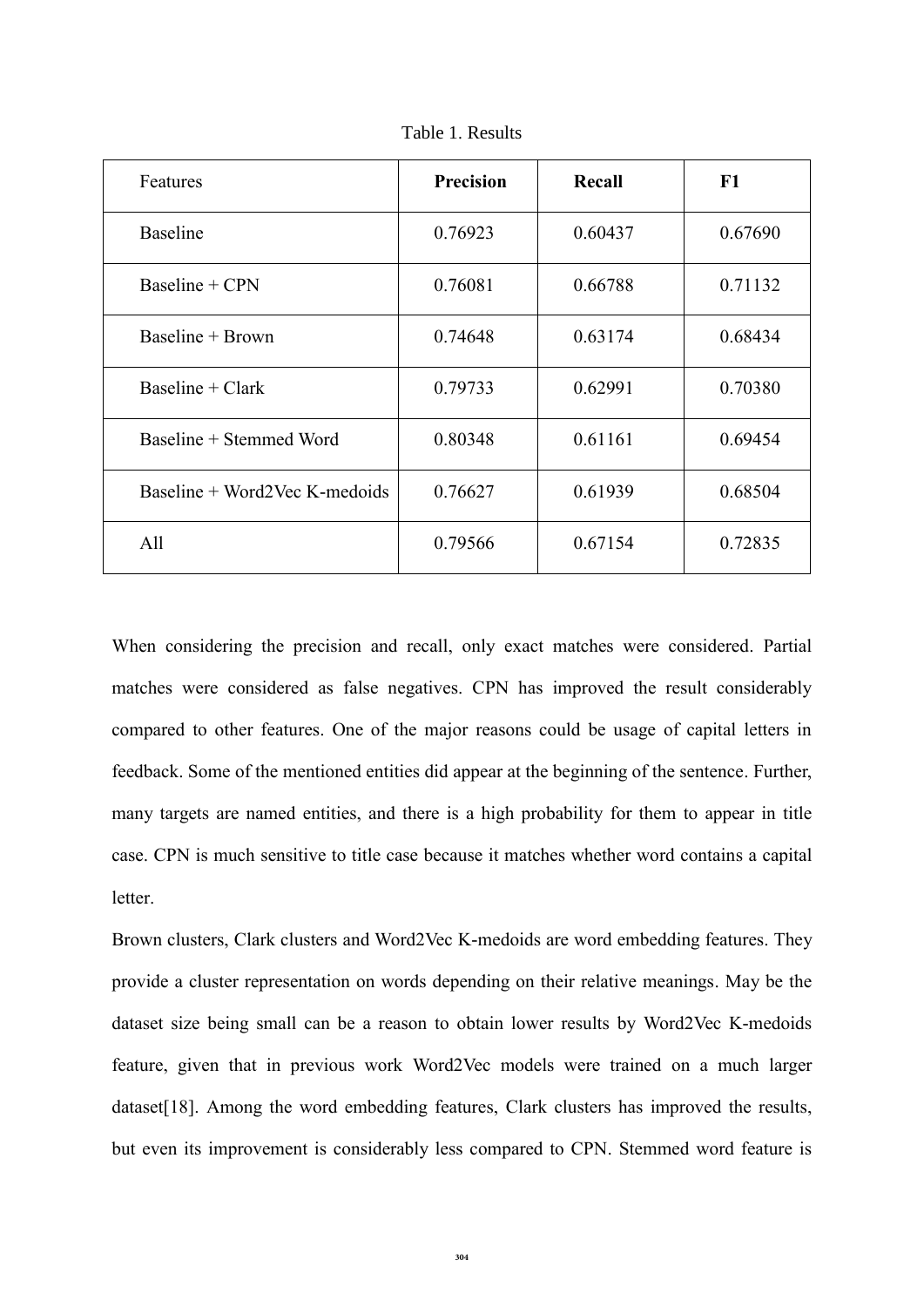also like clustering. For an example, both "Lecture" and "Lectures" will be clustered in to their stemmed word "lecture". It has a less improvement in F-score compared to Clark clusters but it has improved precision considerably.

In both precision and recall wise, the maximum accuracy came by combining all features but only for the recall, maximum accuracy was obtained by baseline and stemmed word feature added, but it has a relatively lower recall. The evaluation of the result shows that adding more features increases the recall.

## 6. Conclusion

In this work, we have focused on opinion target extraction task of the general student feedback, which is the first sub task of summarizing student feedback. We used a CRF classifier to address this information extraction task. As the baseline, we used the supervised approach used by Luo et al. [1]. Experimental results show that our method yields better opinion targets extraction performance than this previous work [1], which is done on reflective prompts feedback.

Future work includes the other two subtasks of student feedback summarization process, which are clustering the extracted opinion targets using a suitable clustering algorithm, and identifying the student's sentiment towards the opinion target.

## 7. References

- [1] W. Luo, F. Liu, and D. Litman, "An Improved Phrase-based Approach to Annotating and Summarizing Student Course Responses," *Proc. 26th Int. Conf. Comput. Linguist.*, pp. 53–63, 2016.
- [2] P. Liu, S. Joty, and H. Meng, "Fine-grained Opinion Mining with Recurrent Neural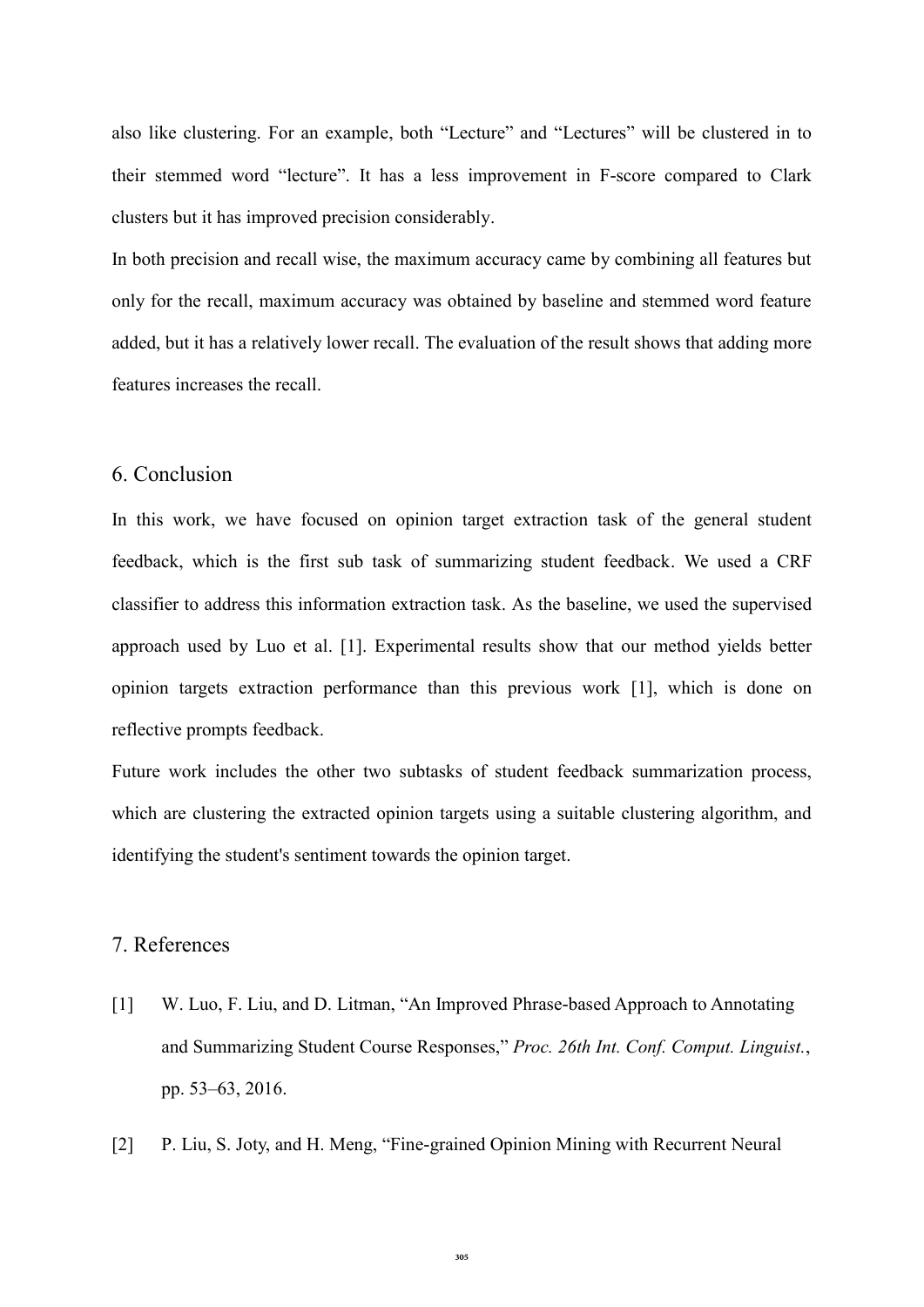Networks and Word Embeddings," *Proc. 2015 Conf. Empir. Methods Nat. Lang. Process.*, no. September, pp. 1433–1443, 2015.

- [3] W. Luo, F. Liu, Z. Liu, and D. Litman, "Automatic Summarization of Student Course Feedback," *North Am. Chapter Assoc. Comput. Linguist.*, no. Duc 2004, pp. 80–85, 2016.
- [4] W. Luo and D. Litman, "Summarizing Student Responses to Reflection Prompts," pp. 1955–1960, 2015.
- [5] C. Welch, R. Mihalcea, H. Street, and A. Arbor, "Targeted Sentiment to Understand Student Comments," *Proc. 26th Int. Conf. Comput. Linguist.*, no. 1, pp. 2471–2481, 2016.
- [6] J. Holst, A. L. Szymczak-Workman, K. M. Vignali, A. R. Burton, C. J. Workman, and D. A. A. Vignali, "Generation of T-cell receptor retrogenic mice," *Nat. Protoc.*, vol. 1, no. 1, pp. 406–417, 2006.
- [7] G. Qiu, B. Liu, J. Bu, and C. Chen, "Opinion Word Expansion and Target Extraction through Double Propagation," *Comput. Linguist.*, vol. 37, no. 1, pp. 9–27, 2011.
- [8] C. Lee, Y.-G. Hwang, and M.-G. Jang, "Fine-grained named entity recognition and relation extraction for question answering," in *Proceedings of the 30th annual international ACM SIGIR conference on Research and development in information retrieval - SIGIR '07*, 2007, p. 799.
- [9] B. Settles, "Biomedical named entity recognition using conditional random fields and rich feature sets," in *JNLPBA '04 Proceedings of the International Joint Workshop on Natural Language Processing in Biomedicine and its Applications*, 2004, pp. 104–107.
- [10] a McCallum and W. Li, "Early results for named entity recognition with conditional